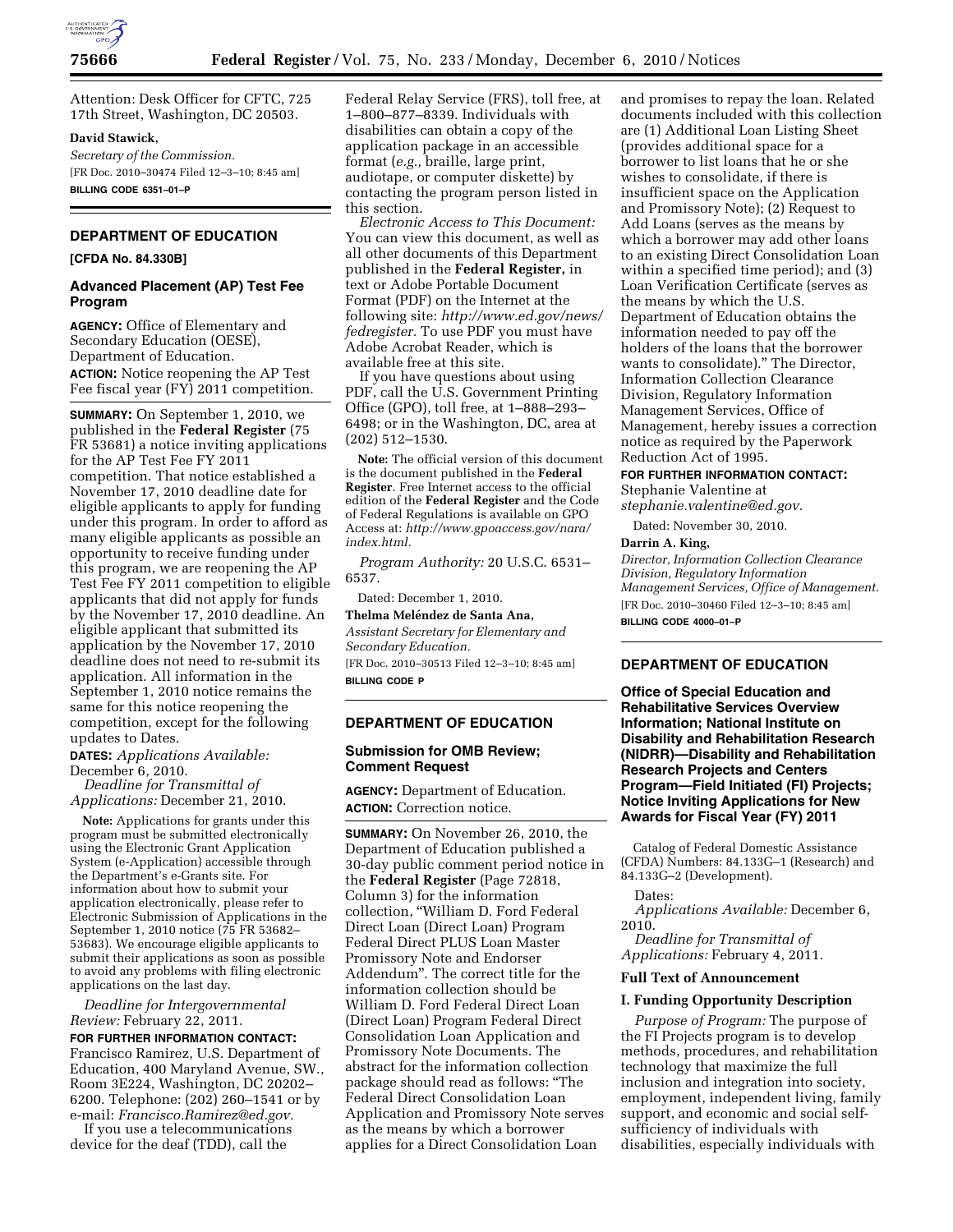the most severe disabilities. Another purpose of the FI Projects program is to improve the effectiveness of services authorized under the Rehabilitation Act of 1973, as amended.

NIDRR makes two types of awards under the FI Projects program: Research grants (CFDA 84.133G–1) and development grants (CFDA 84.133G–2).

In carrying out a research activity under an FI research grant, a grantee must identify one or more hypotheses or research questions and, based on the hypotheses or research questions identified, perform an intensive, systematic study directed toward producing (1) new scientific knowledge, or (2) better understanding of the subject, problem studied, or body of knowledge.

In carrying out a development activity under an FI project development grant, a grantee must use knowledge and understanding gained from research to create materials, devices, systems, or methods, including designing and developing prototypes and processes, that are beneficial to the target population. Target population means the group of individuals, organizations, or other entities expected to be affected by the project. There may be more than one target population because a project may affect those who receive services, provide services, or administer services.

**Note:** Different selection criteria are used for FI projects research grants (84.133G–1) and development grants (84.133G–2). Applicants must clearly indicate in the application whether they are applying for a research grant (84.133G–1) or a development grant (84.133G–2) and must address the selection criteria relevant for their grant type. Without exception, NIDRR will review each application based on the designation (*i.e.,*  research (84.133G–1) or development (84.133G–2)) made by the applicant. Applications will be determined ineligible and will not be reviewed if they do not include a clear designation of research or development.

**Note:** This program is in concert with NIDRR's currently approved long range plan (the Plan). The Plan is comprehensive and integrates many issues relating to disability and rehabilitation research topics. The Plan, which was published in the **Federal Register**  on February 15, 2006 (71 FR 8165), can be accessed on the Internet at the following site: *[http://www.ed.gov/about/offices/list/osers/](http://www.ed.gov/about/offices/list/osers/nidrr/policy.html)  [nidrr/policy.html.](http://www.ed.gov/about/offices/list/osers/nidrr/policy.html)* 

Through the implementation of the Plan, NIDRR seeks to (1) improve the quality and utility of disability and rehabilitation research; (2) foster an exchange of expertise, information, and training to facilitate the advancement of knowledge and understanding of the unique needs of individuals with

disabilities from traditionally underserved populations; (3) determine the best strategies and programs to improve rehabilitation outcomes for individuals with disabilities from underserved populations; (4) identify research gaps; (5) identify mechanisms of integrating research and practice; and (6) disseminate findings.

**Program Authority:** 29 U.S.C. 764.

*Applicable Regulations:* (a) The Education Department General Administrative Regulations (EDGAR) in 34 CFR parts 74, 75, 77, 80, 81, 82, 84, 85, 86, and 97. (b) The regulations for this program in 34 CFR part 350.

**Note:** The regulations in 34 CFR part 86 apply to institutions of higher education (IHEs) only.

## **II. Award Information**

*Type of Award:* Discretionary grants. *Estimated Available Funds:* The Administration has requested \$111,919,000,000 for NIDRR for FY 2011, of which we intend to use an estimated \$4,000,000 for the FI Projects competition. The actual level of funding, if any, depends on final congressional action. However, we are inviting applications to allow enough time to complete the grant process if Congress appropriates funds for this program.

*Estimated Range of Awards:*  \$195,000–\$200,000.

*Estimated Average Size of Awards:*  \$200,000.

*Maximum Award:* We will reject any application that proposes a budget exceeding \$200,000 for a single budget period of 12 months. The Assistant Secretary for Special Education and Rehabilitative Services may change the maximum amount through a notice published in the **Federal Register**.

**Note:** The maximum amount includes direct and indirect costs.

*Estimated Number of Awards:* 20.

**Note:** The Department is not bound by any estimates in this notice.

*Maximum Project Period:* We will reject any application that proposes a project period exceeding 36 months. The Assistant Secretary for Special Education and Rehabilitative Services may change the maximum project period through a notice published in the **Federal Register**.

## **III. Eligibility Information**

1. *Eligible Applicants:* States; public or private agencies, including for-profit agencies; public or private organizations, including for-profit

organizations; IHEs; and Indian Tribes and Tribal organizations.

2. *Cost Sharing or Matching:* Cost sharing is required by 34 CFR 350.62 and will be negotiated at the time of the grant award.

## **IV. Application and Submission Information**

1. *Address To Request Application Package:* You can obtain an application package via the Internet or from the Education Publications Center (ED Pubs). To obtain a copy via the Internet, use the following address: *[http://](http://www.ed.gov/fund/grant/apply/grantapps/index.html)  [www.ed.gov/fund/grant/apply/](http://www.ed.gov/fund/grant/apply/grantapps/index.html) [grantapps/index.html.](http://www.ed.gov/fund/grant/apply/grantapps/index.html)* 

To obtain a copy from ED Pubs, write, fax, or call the following: ED Pubs, U.S. Department of Education, P.O. Box 22207, Alexandria, VA 22304. Telephone, toll free: 1–877–433–7827. FAX: (703) 605–6794. If you use a telecommunications device for the deaf (TDD), call, toll free: 1–877–576–7734.

You can contact ED Pubs at its Web site, also: *<http://www.EDPubs.gov>* or at its e-mail address: *[edpubs@inet.ed.gov.](mailto:edpubs@inet.ed.gov)* 

If you request an application from ED Pubs, be sure to identify this competition as follows: CFDA number 84.133G–1 or 84.133G–2.

Individuals with disabilities can obtain a copy of the application package in an accessible format (*e.g.,* braille, large print, audiotape, or computer diskette) by contacting the person or team listed under *Accessible Format* in section VIII of this notice.

2. *Content and Form of Application Submission:* Requirements concerning the content of an application, together with the forms you must submit, are in the application package for this competition.

Page Limit: The application narrative (Part III of the application) is where you, the applicant, address the selection criteria that reviewers use to evaluate your application. We recommend that you limit Part III to the equivalent of no more than 50 pages, using the following standards:

• A "page" is 8.5" x 11", on one side only, with 1'' margins at the top, bottom, and both sides.

• Double space (no more than three lines per vertical inch) all text in the application narrative, including titles, headings, footnotes, quotations, references, and captions, as well as all text in charts, tables, figures, and graphs.

• Use a font that is either 12 point or larger or no smaller than 10 pitch (characters per inch).

• Use one of the following fonts: Times New Roman, Courier, Courier New, or Arial.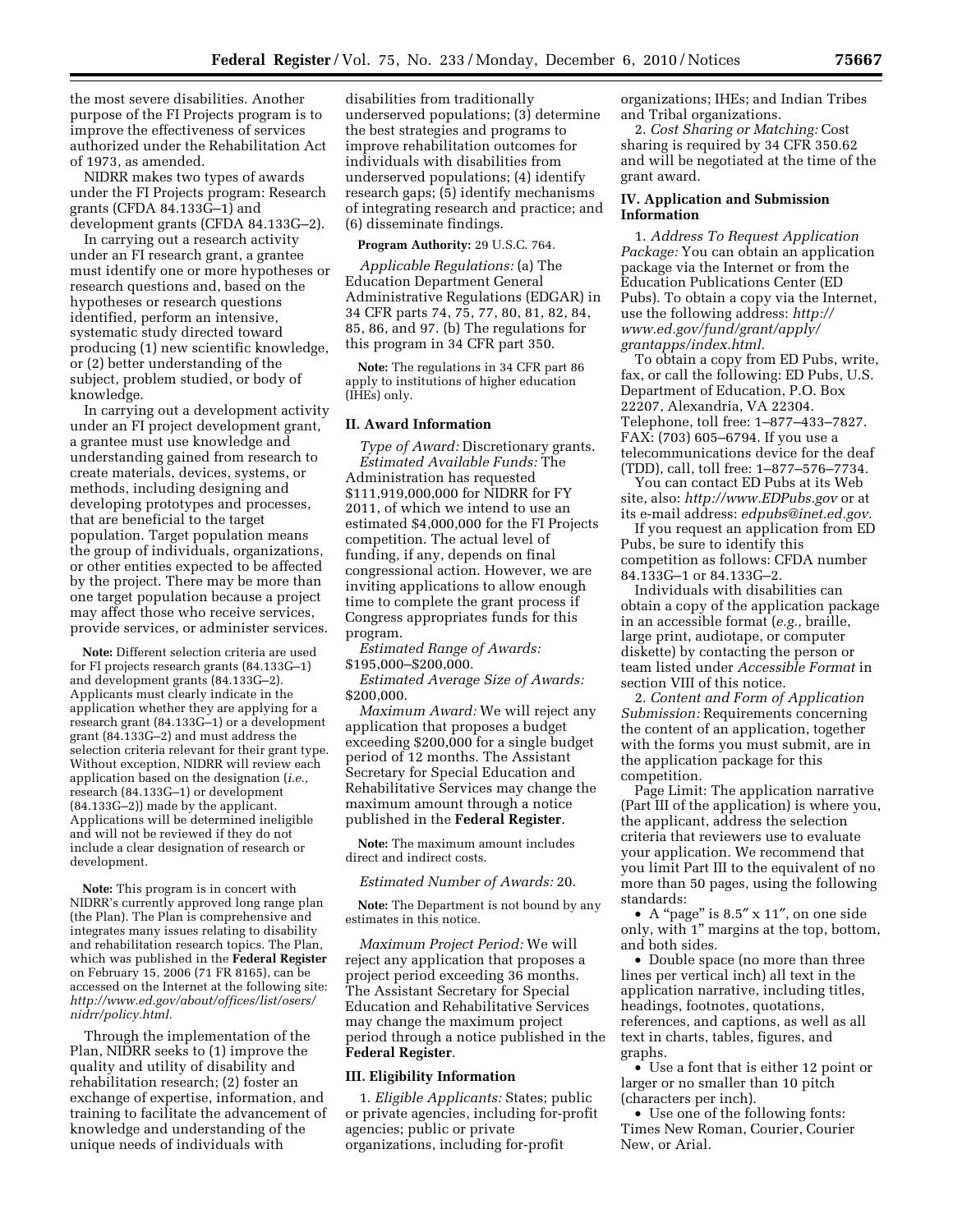The recommended page limit does not requirements and limitations in this apply to Part I, the cover sheet; Part II, the budget section, including the narrative budget justification; Part IV, the assurances and certifications; or the one-page abstract, the resumes, the bibliography, or the letters of support. However, the page limit does apply to all of the application narrative section [Part III].

The application package will provide instructions for completing all components to be included in the application. Each application must include a cover sheet (Standard Form 424); budget requirements (ED Form 524) and narrative justification; other required forms; an abstract, Human Subjects narrative, Part III narrative; resumes of staff; and other related materials, if applicable.

Applicants should consult NIDRR's Long-Range Plan when preparing their applications. The Plan is organized around the following research domains and arenas: (1) Community Living and Participation; (2) Health and Function; (3) Technology; (4) Employment; and (5) Demographics. Applicants should indicate, for each application, the domain or arena under which they are applying. In their applications, applicants should clearly indicate whether they are applying for a research grant in the area of (1) Community Living and Participation; (2) Health and Function; (3) Technology; (4) Employment; or (5) Demographics.

3. *Submission Dates and Times:* 

*Applications Available:* December 6, 2010.

*Deadline for Transmittal of Applications:* February 4, 2011.

Applications for grants under this competition must be submitted electronically using the Grants.gov Apply site (Grants.gov). For information (including dates and times) about how to submit your application electronically, or in paper format by mail or hand delivery if you qualify for an exception to the electronic submission requirement, please refer to section IV.7. *Other Submission Requirements* of this notice.

We do not consider an application that does not comply with the deadline requirements.

Individuals with disabilities who need an accommodation or auxiliary aid in connection with the application process should contact the person listed under For Further Information Contact in section VII of this notice. If the Department provides an accommodation or auxiliary aid to an individual with a disability in connection with the application process, the individual's application remains subject to all other

notice.

4. *Intergovernmental Review:* This program is not subject to Executive Order 12372 and the regulations in 34 CFR part 79.

5. *Funding Restrictions:* We reference regulations outlining funding restrictions in the *Applicable Regulations* section of this notice.

6. *Data Universal Numbering System Number, Taxpayer Identification Number, and Central Contractor Registry:* To do business with the Department of Education, you must—

a. Have a Data Universal Numbering System (DUNS) number and a Taxpayer Identification Number (TIN);

b. Register both your DUNS number and TIN with the Central Contractor Registry (CCR), the Government's primary registrant database;

c. Provide your DUNS number on your application; and

d. Maintain an active CRR registration with current information while your application is under review by the Department and, if you are awarded a grant, during the project period.

You can obtain a DUNS number from DUN and Bradstreet. A DUNS number can be created within one business day.

If you are a corporate entity, agency, institution, or organization, you can obtain a TIN from the Internal Revenue Service. If you are an individual, you can obtain a TIN from the Internal Revenue Service or the Social Security Administration. If you need a new TIN, please allow 2–5 weeks for your TIN to become active.

The CCR registration process may take five or more business days to complete. If you are currently registered with the CCR, you may not need to make any changes. However, please make certain that the TIN associated with your DUNS number is correct. Also note that you will need to update your CCR registration on an annual basis. This may take three or more business days to complete.

In addition, if you are submitting your application via Grants.gov, you must (1) be designated by your organization as an Authorized Organization Representative (AOR); and (2) register yourself with Grants.gov as an AOR. Details on these steps are outlined in the Grants.gov 3– Step Registration Guide (*see [http://](http://www.grants.gov/section910/Grants.govRegistrationBrochure.pdf) [www.grants.gov/section910/](http://www.grants.gov/section910/Grants.govRegistrationBrochure.pdf)  [Grants.govRegistrationBrochure.pdf](http://www.grants.gov/section910/Grants.govRegistrationBrochure.pdf)*).

7. *Other Submission Requirements:*  Applications for grants under this competition must be submitted electronically unless you qualify for an exception to this requirement in accordance with the instructions in this section.

a. *Electronic Submission of Applications.* 

Applications for grants under the Field Initiated Projects program, CFDA Number 84.133G–1 (Research) or 84.133G–2 (Development), must be submitted electronically using the Governmentwide Grants.gov Apply site at *<http://www.Grants.gov>*. Through this site, you will be able to download a copy of the application package, complete it offline, and then upload and submit your application. You may not email an electronic copy of a grant application to us.

We will reject your application if you submit it in paper format unless, as described elsewhere in this section, you qualify for one of the exceptions to the electronic submission requirement and submit, no later than two weeks before the application deadline date, a written statement to the Department that you qualify for one of these exceptions. Further information regarding calculation of the date that is two weeks before the application deadline date is provided later in this section under *Exception to Electronic Submission Requirement.* 

You may access the electronic grant application for the Field Initiated Projects program—CFDA Number 84.133G–1 (Research) or 84.133G–2 (Development)—at *[http://](http://www.Grants.gov) [www.Grants.gov.](http://www.Grants.gov)* You must search for the downloadable application package for this competition by the CFDA number. Do not include the CFDA number's alpha suffix in your search (*e.g.,* search for 84.133, not 84.133G).

Please note the following:

• When you enter the Grants.gov site, you will find information about submitting an application electronically through the site, as well as the hours of operation.

• Applications received by Grants.gov are date and time stamped. Your application must be fully uploaded and submitted and must be date and time stamped by the Grants.gov system no later than 4:30:00 p.m., Washington, DC time, on the application deadline date. Except as otherwise noted in this section, we will not accept your application if it is received—that is, date and time stamped by the Grants.gov system—after 4:30:00 p.m., Washington, DC time, on the application deadline date. We do not consider an application that does not comply with the deadline requirements. When we retrieve your application from Grants.gov, we will notify you if we are rejecting your application because it was date and time stamped by the Grants.gov system after 4:30:00 p.m., Washington, DC time, on the application deadline date.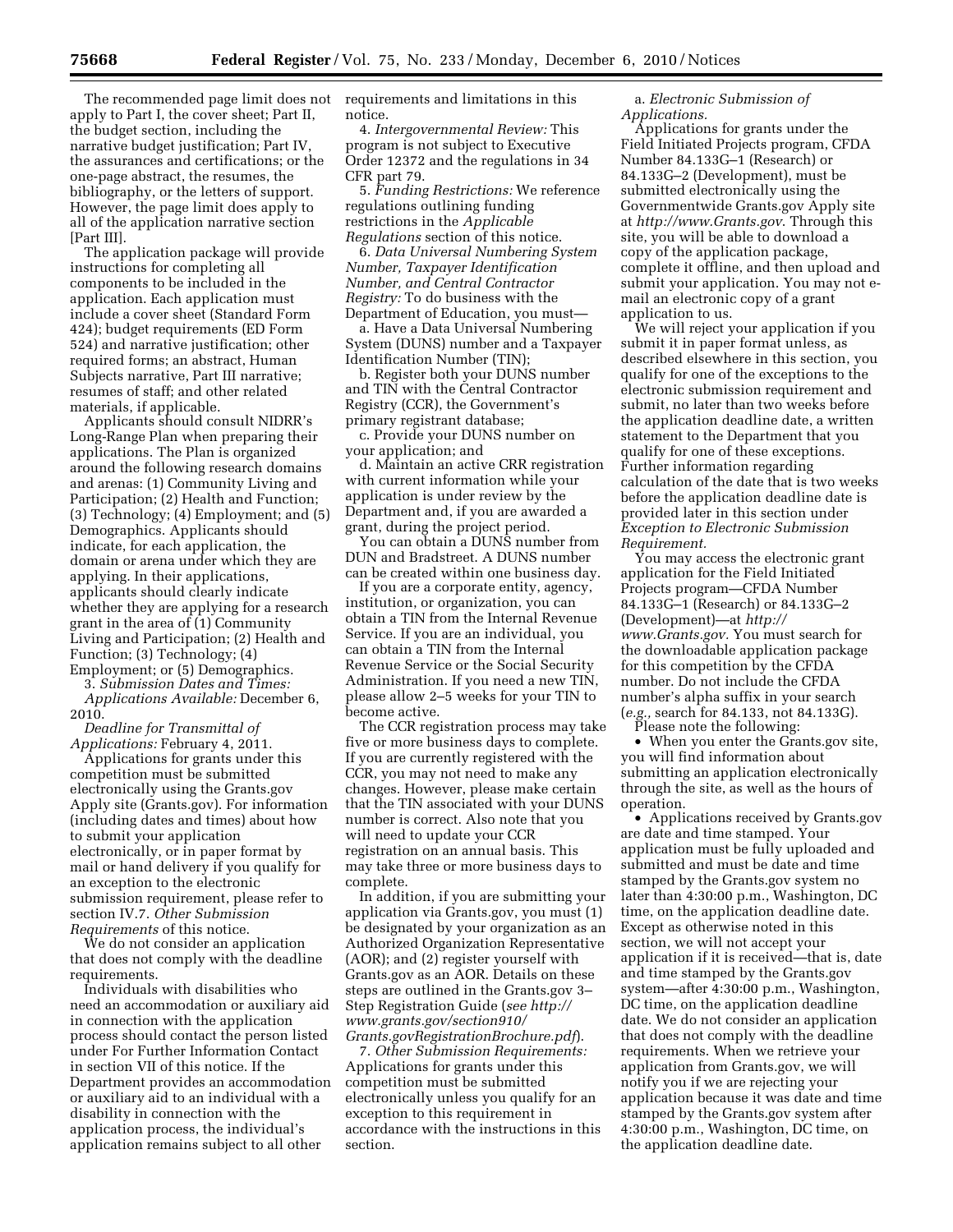• The amount of time it can take to upload an application will vary depending on a variety of factors, including the size of the application and the speed of your Internet connection. Therefore, we strongly recommend that you do not wait until the application deadline date to begin the submission process through Grants.gov.

• You should review and follow the Education Submission Procedures for submitting an application through Grants.gov that are included in the application package for this competition to ensure that you submit your application in a timely manner to the Grants.gov system. You can also find the Education Submission Procedures pertaining to Grants.gov under News and Events on the Department's G5 system homepage at *<http://www.G5.gov>*.

• You will not receive additional point value because you submit your application in electronic format, nor will we penalize you if you qualify for an exception to the electronic submission requirement, as described elsewhere in this section, and submit your application in paper format.

• You must submit all documents electronically, including all information you typically provide on the following forms: Application for Federal Assistance (SF 424), the Department of Education Supplemental Information for SF 424, Budget Information—Non-Construction Programs (ED 524), and all necessary assurances and certifications.

• You must attach any narrative sections of your application as files in a .PDF (Portable Document) format only. If you upload a file type other than a .PDF file or submit a passwordprotected file, we will not review that material.

• Your electronic application must comply with any page-limit requirements described in this notice.

• After you electronically submit your application, you will receive from Grants.gov an automatic notification of receipt that contains a Grants.gov tracking number. (This notification indicates receipt by Grants.gov only, not receipt by the Department.) The Department then will retrieve your application from Grants.gov and send a second notification to you by e-mail. This second notification indicates that the Department has received your application and has assigned your application a PR/Award number (an EDspecified identifying number unique to your application).

• We may request that you provide us original signatures on forms at a later date.

*Application Deadline Date Extension in Case of Technical Issues With the* 

*Grants.gov System:* If you are experiencing problems submitting your application through Grants.gov, please contact the Grants.gov Support Desk, toll free, at 1–800–518–4726. You must obtain a Grants.gov Support Desk Case Number and must keep a record of it.

If you are prevented from electronically submitting your application on the application deadline date because of technical problems with the Grants.gov system, we will grant you an extension until 4:30:00 p.m., Washington, DC time, the following business day to enable you to transmit your application electronically or by hand delivery. You also may mail your application by following the mailing instructions described elsewhere in this notice.

If you submit an application after 4:30:00 p.m., Washington, DC time, on the application deadline date, please contact the person listed under For Further Information Contact in section VII of this notice and provide an explanation of the technical problem you experienced with Grants.gov, along with the Grants.gov Support Desk Case Number. We will accept your application if we can confirm that a technical problem occurred with the Grants.gov system and that that problem affected your ability to submit your application by 4:30:00 p.m., Washington, DC time, on the application deadline date. The Department will contact you after a determination is made on whether your application will be accepted.

**Note:** The extensions to which we refer in this section apply only to the unavailability of, or technical problems with, the Grants.gov system. We will not grant you an extension if you failed to fully register to submit your application to Grants.gov before the application deadline date and time or if the technical problem you experienced is unrelated to the Grants.gov system.

*Exception to Electronic Submission Requirement:* You qualify for an exception to the electronic submission requirement, and may submit your application in paper format, if you are unable to submit an application through the Grants.gov system because—

• You do not have access to the Internet; or

• You do not have the capacity to upload large documents to the Grants.gov system; and

• No later than two weeks before the application deadline date (14 calendar days or, if the fourteenth calendar day before the application deadline date falls on a Federal holiday, the next business day following the Federal holiday), you mail or fax a written statement to the Department, explaining which of the two grounds for an exception prevent you from using the Internet to submit your application.

If you mail your written statement to the Department, it must be postmarked no later than two weeks before the application deadline date. If you fax your written statement to the Department, we must receive the faxed statement no later than two weeks before the application deadline date.

Address and mail or fax your statement to: Lynn Medley, U.S. Department of Education, 400 Maryland Avenue, SW., Room 5140, Potomac Center Plaza (PCP), Washington, DC 20202–2700. FAX: (202) 245–7323.

Your paper application must be submitted in accordance with the mail or hand delivery instructions described in this notice.

b. *Submission of Paper Applications by Mail.* 

If you qualify for an exception to the electronic submission requirement, you may mail (through the U.S. Postal Service or a commercial carrier) your application to the Department. You must mail the original and two copies of your application, on or before the application deadline date, to the Department at the following address:U.S. Department of Education, Application Control Center.

Attention: Applicants must identify either CFDA Number 84.133G–1 (Research) or 84.133G–2 (Development) depending on the designation of their proposed project. LBJ Basement Level 1, 400 Maryland Avenue, SW.,

Washington, DC 20202–4260. You must show proof of mailing

consisting of one of the following: (1) A legibly dated U.S. Postal Service

postmark. (2) A legible mail receipt with the date of mailing stamped by the U.S. Postal Service.

(3) A dated shipping label, invoice, or receipt from a commercial carrier.

(4) Any other proof of mailing acceptable to the Secretary of the U.S.

Department of Education.

If you mail your application through the U.S. Postal Service, we do not accept either of the following as proof of mailing:

(1) A private metered postmark.

(2) A mail receipt that is not dated by the U.S. Postal Service.

If your application is postmarked after the application deadline date, we will not consider your application.

**Note:** The U.S. Postal Service does not uniformly provide a dated postmark. Before relying on this method, you should check with your local post office.

c. *Submission of Paper Applications by Hand Delivery.*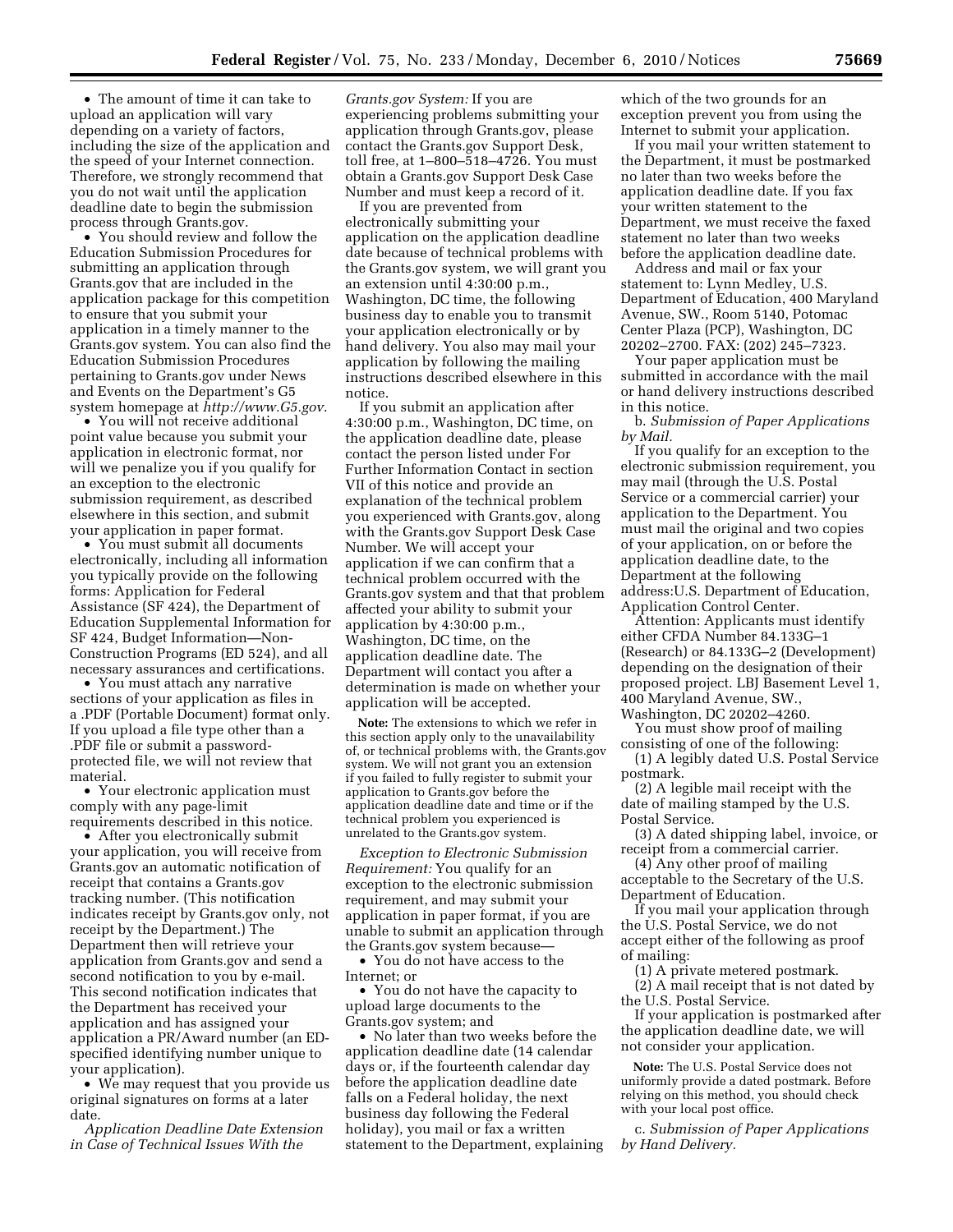If you qualify for an exception to the electronic submission requirement, you (or a courier service) may deliver your paper application to the Department by hand. You must deliver the original and two copies of your application by hand, on or before the application deadline date, to the Department at the following address: U.S. Department of Education, Application Control Center. Attention: Applicants must identify either CFDA Number 84.133G–1 (Research) or 84.133G–2 (Development) depending on the designation of their proposed project. 550 12th Street, SW., Room 7041, Potomac Center Plaza, Washington, DC 20202–4260.

The Application Control Center accepts hand deliveries daily between 8:00 a.m. and 4:30:00 p.m., Washington, DC time, except Saturdays, Sundays, and Federal holidays.

**Note for Mail or Hand Delivery of Paper Applications:** If you mail or hand deliver your application to the Department—

 $(1)$  You must indicate on the envelope and—if not provided by the Department—in Item 11 of the SF 424 the CFDA number, including suffix letter, if any, of the competition under which you are submitting your application; and

(2) The Application Control Center will mail to you a notification of receipt of your grant application. If you do not receive this notification within 15 business days from the application deadline date, you should call the U.S. Department of Education Application Control Center at (202) 245– 6288.

#### **V. Application Review Information**

1. *Selection Criteria:* The selection criteria for this competition are from 34 CFR 350.54 and 350.55 and are listed in the application package.

**Note:** There are two different sets of selection criteria for FI projects: One set to evaluate applications proposing to carry out research activities (CFDA 84.133G–1), and a second set to evaluate applications proposing to carry out development activities (CFDA 84.133G–2). Each applicant will be evaluated using the selection criteria for the type of project the applicant designates in its application.

2. *Review and Selection Process:*  Additional factors we consider in selecting an application for an award are as follows:

The Secretary is interested in outcomes-oriented research or development projects that use rigorous scientific methodologies. To address this interest, applicants are encouraged to articulate goals, objectives, and expected outcomes for the proposed research or development activities. Proposals should describe how results and planned outputs are expected to contribute to advances in knowledge,

improvements in policy and practice, and public benefits for individuals with disabilities. Applicants should propose projects that are designed to be consistent with these goals. We encourage applicants to include in their applications a description of how results will measure progress towards achievement of anticipated outcomes (including a discussion of measures of effectiveness), the mechanisms that will be used to evaluate outcomes associated with specific problems or issues, and how the proposed activities will support new intervention approaches and strategies. Submission of the information identified in this section is voluntary, except where required by the selection criteria listed in the application package.

We remind potential applicants that in reviewing applications in any discretionary grant competition, the Secretary may consider, under 34 CFR 75.217(d)(3), the past performance of the applicant in carrying out a previous award, such as the applicant's use of funds, and compliance with grant conditions. The Secretary may also consider whether the applicant failed to submit a timely performance report or submitted a report of unacceptable quality.

In addition, in making a competitive grant award, the Secretary also requires various assurances including those applicable to Federal civil rights laws that prohibit discrimination in programs or activities receiving Federal financial assistance from the Department of Education (34 CFR 100.4, 104.5, 106.4, 108.8, and 110.23).

3. *Special Conditions:* Under 34 CFR 74.14 and 80.12, the Secretary may impose special conditions on a grant if the applicant or grantee is not financially stable; has a history of unsatisfactory performance; has a financial or other management system that does not meet the standards in 34 CFR parts 74 or 80, as applicable; has not fulfilled the conditions of a prior grant; or is otherwise not responsible.

### **VI. Award Administration Information**

1. *Award Notices:* If your application is successful, we notify your U.S. Representative and U.S. Senators and send you a Grant Award Notification (GAN). We may notify you informally, also.

If your application is not evaluated or not selected for funding, we notify you.

2. *Administrative and National Policy Requirements:* We identify administrative and national policy requirements in the application package and reference these and other

requirements in the *Applicable Regulations* section of this notice.

We reference the regulations outlining the terms and conditions of an award in the *Applicable Regulations* section of this notice and include these and other specific conditions in the GAN. The GAN also incorporates your approved application as part of your binding commitments under the grant.

3. *Reporting:* (a) If you apply for a grant under this competition, you must ensure that you have in place the necessary processes and systems to comply with the reporting requirements in 2 CFR part 170 should you receive funding under the competition. This does not apply if you have an exception under 2 CFR 170.110(b).

(b) At the end of your project period, you must submit a final performance report, including financial information, as directed by the Secretary. If you receive a multi-year award, you must submit an annual performance report that provides the most current performance and financial expenditure information as directed by the Secretary under 34 CFR 75.118. The Secretary may also require more frequent performance reports under 34 CFR 75.720(c). For specific requirements on reporting, please go to *[http://](http://www.ed.gov/fund/grant/apply/appforms/appforms.html) [www.ed.gov/fund/grant/apply/](http://www.ed.gov/fund/grant/apply/appforms/appforms.html) [appforms/appforms.html.](http://www.ed.gov/fund/grant/apply/appforms/appforms.html)* 

**Note:** NIDRR will provide information by letter to grantees on how and when to submit the performance report.

4. *Performance Measures:* NIDRR assesses the quality of its funded projects through review of grantee performance and products. Each year, NIDRR examines a portion of its grantees to determine:

• The percentage of newly awarded NIDRR projects that are multi-site, collaborative, controlled studies of interventions and programs.

• The number of accomplishments (*e.g.,* new or improved tools, methods, discoveries, standards, interventions, programs, or devices) developed or tested with NIDRR funding that have been judged by expert panels to be of high quality and to advance the field.

• The average number of publications per award based on NIDRR-funded research and development activities in refereed journals.

• The percentage of new grants that include studies funded by NIDRR that assess the effectiveness of interventions, programs, and devices using rigorous and appropriate methods.

Each grantee must annually report on its performance through NIDRR's Annual Performance Report (APR) form. NIDRR uses APR information submitted